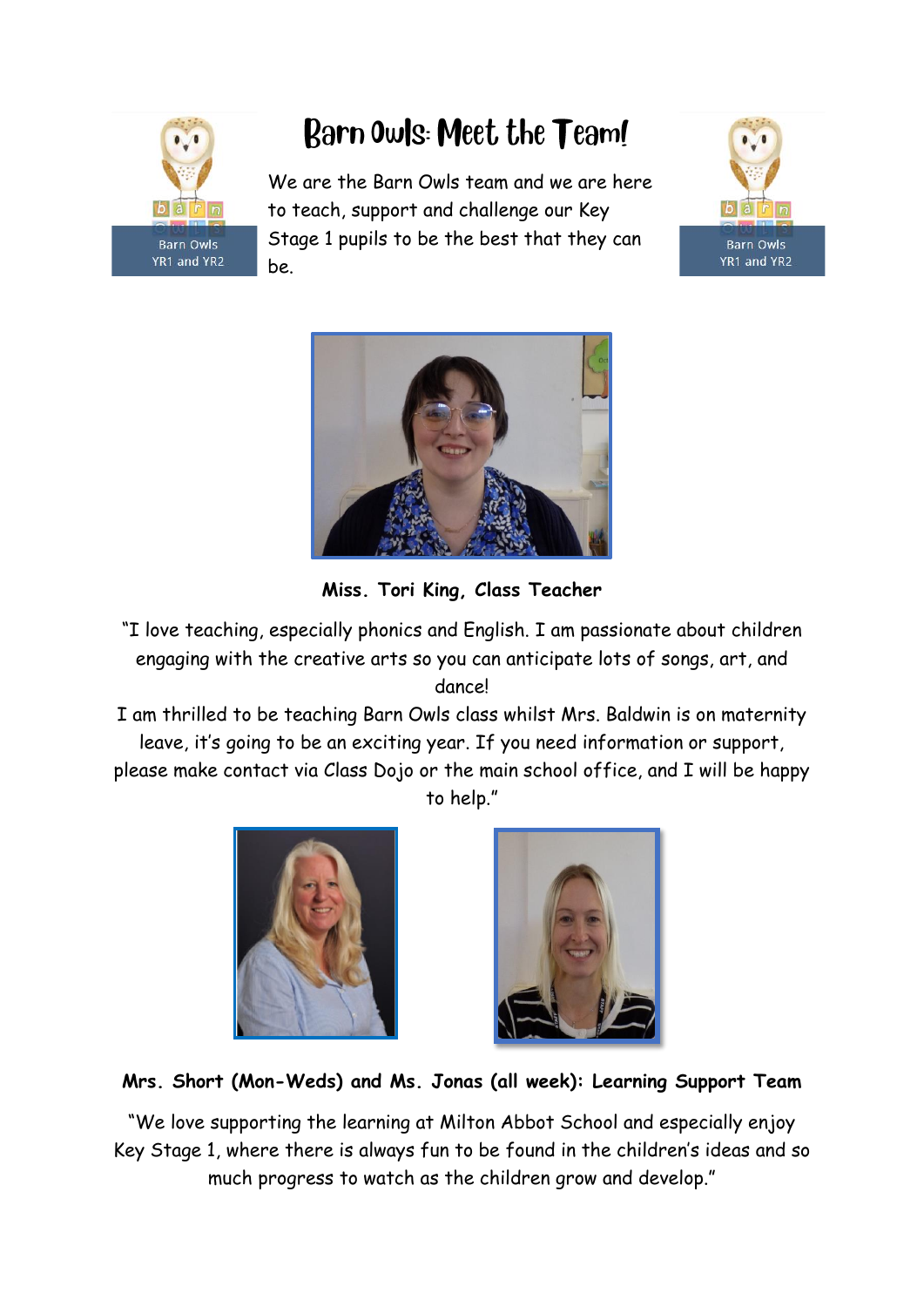Mrs. Short is Thrive trained, which is a scheme designed to support with pupils' growing and developing emotional needs. Both Ms. Jonas and Mrs. Short will be undertaking 'Play Therapy' training this term, which they can apply in class to support with the growing emotional and social needs of our young learners.

#### Reading and Phonics: the key learning Priority

#### **Daily Phonics and Reading Practice: 09:00 – 09:45**

Reading continues to be a key priority for our Key Stage 1 learners and any practice at home can make all the difference, so thank you for any and all time you can apply to this. We have a great track record of reading success at Milton Abbot School, enhanced by the systematic approach of the 'Read Write Inc.' phonics scheme. This link offers you more information: [Parent guide to Read Write Inc.](https://home.oxfordowl.co.uk/reading/reading-schemes-oxford-levels/read-write-inc-phonics-guide/)  [Phonics | Oxford Owl](https://home.oxfordowl.co.uk/reading/reading-schemes-oxford-levels/read-write-inc-phonics-guide/)





The children go into different groups each morning to be taught reading and phonic skills, to ensure the teaching matches their stage of knowledge. 'Read Write Inc' regularly assesses the progress of each pupil and this means they can move on to the next set/group when they are secure – a child can move quite rapidly but that's where extra practice at home really helps.



#### Timetable

After phonics, a typical day will include English, Maths and a Foundation subject in the afternoon (e.g., Art, History, PE, Music…) with stories shared throughout the day. There is a morning break around 10:30 and lunch is at 12:00. For more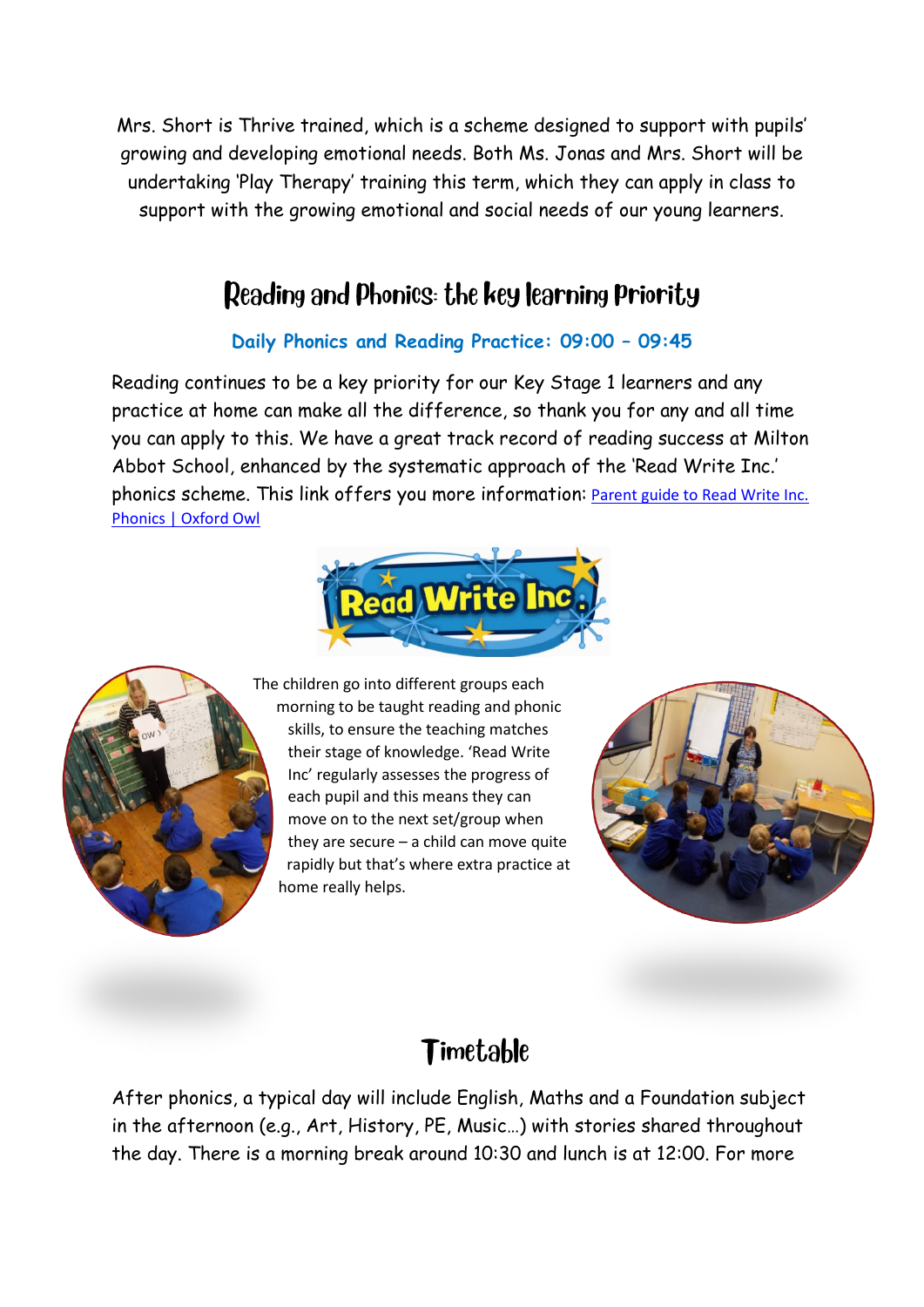information on our Curriculum, please visit our website. This year we are following 'Cycle B': Curriculum Vision - [Milton Abbot Primary School](https://www.miltonabbot.devon.sch.uk/curriculum-vision.html)

#### $1$  unch

There is a team who attend to Barn Owls in the hall at lunch time, including Ms. Jonas, Mrs. Bird and Mr. Luxford. The children begin eating at 12:00 and we don't begin outside play until 12:20, which usually gives enough time for the children to eat and drink everything up – though we don't rush anyone. We like to take this time to remind children how to use their cutlery correctly but any support at home with this is great for your child.

Outside the children can choose between the MUGA or the middle playground, though we also regularly open the garden and trim trail.



## Home learning - Skills to Success!

We know how lucky we are to have fantastic parent support for the children's learning, so thank you once again. We try not to over-burden you and the home